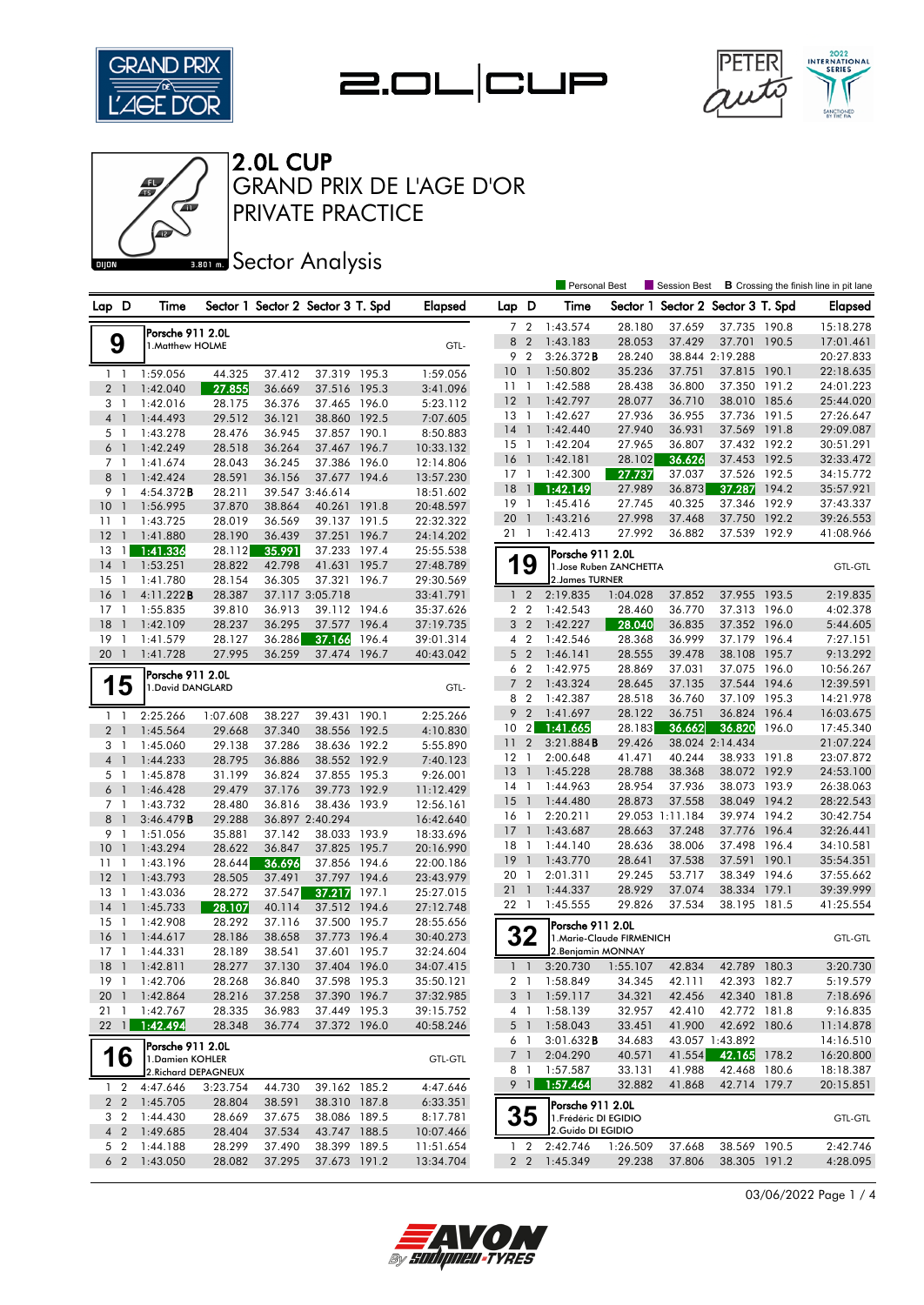







## **Banks** Sector Analysis

|                       |                                |                      |                  |                  |                                   |       |                        |                 |                              | <b>Personal Best</b>               |                  | Session Best                      |                              |                | <b>B</b> Crossing the finish line in pit lane |
|-----------------------|--------------------------------|----------------------|------------------|------------------|-----------------------------------|-------|------------------------|-----------------|------------------------------|------------------------------------|------------------|-----------------------------------|------------------------------|----------------|-----------------------------------------------|
| Lap D                 |                                | Time                 |                  |                  | Sector 1 Sector 2 Sector 3 T. Spd |       | <b>Elapsed</b>         | Lap D           |                              | Time                               |                  | Sector 1 Sector 2 Sector 3 T. Spd |                              |                | <b>Elapsed</b>                                |
| 3                     | $\overline{2}$                 | 1:45.580             | 29.476           | 37.439           | 38.665 187.8                      |       | 6:13.675               | -15             | $\overline{1}$               | 1:40.185                           | 27.514           | 36.194                            | 36.477 195.3                 |                | 29:03.298                                     |
| $\overline{4}$        | $\overline{2}$                 | 1:46.021             | 29.721           | 37.531           | 38.769 190.5                      |       | 7:59.696               | 16              | $\mathbf{1}$                 | 1:40.097                           | 27.717           | 36.125                            | 36.255                       | 197.4          | 30:43.395                                     |
| 5                     | $\overline{2}$                 | 1:45.148             | 29.232           | 37.525           | 38.391 190.5                      |       | 9:44.844               | 17              | $\mathbf{1}$                 | 1:56.861                           | 31.579           | 44.487                            | 40.795                       | 195.7          | 32:40.256                                     |
| 6 <sub>2</sub>        |                                | 1:45.566             | 29.933           | 37.740           | 37.893                            | 193.2 | 11:30.410              | 18              | $\overline{1}$               | 1:39.540                           | 27.152           | 35.809                            | 36.579                       | 196.0          | 34:19.796                                     |
| 7 <sup>2</sup>        |                                | 1:44.887             | 29.083           | 37.476           | 38.328 191.5                      |       | 13:15.297              | $19-1$          |                              | 1:39.747                           | 27.263           | 36.177                            | 36.307 196.7                 |                | 35:59.543                                     |
| 8                     | $\overline{2}$                 | $5:31.303$ B         | 29.133           |                  | 37.312 4:24.858                   |       | 18:46.600              |                 |                              | Porsche 911 2.0L                   |                  |                                   |                              |                |                                               |
| 9                     | $\overline{1}$                 | 1:51.932             | 35.465           | 37.957           | 38.510 189.8                      |       | 20:38.532              |                 | 54                           | 1. Gaby VON OPPENHEIM              |                  |                                   |                              |                | <b>GTL-GTL</b>                                |
| 10                    | $\overline{1}$                 | 1:44.830             | 29.245           | 37.815           | 37.770                            | 192.2 | 22:23.362              |                 |                              | 2. Marc de SIEBENTHAL              |                  |                                   |                              |                |                                               |
| 11                    | $\mathbf{1}$                   | 1:44.862             | 29.031           | 37.691           | 38.140                            | 191.2 | 24:08.224              | 1               | $\overline{2}$               | 2:49.380                           | 1:31.441         | 38.659                            | 39.280                       | 187.8          | 2:49.380                                      |
| 12                    | $\overline{\phantom{a}}$       | 1:46.337             | 29.473           | 38.862           | 38.002 192.2                      |       | 25:54.561              | 2 <sub>2</sub>  |                              | 1:44.571                           | 29.086           | 37.434                            | 38.051                       | 190.1          | 4:33.951                                      |
| 13                    | $\mathbf{1}$                   | 1:45.519             | 29.341           | 37.616           | 38.562 190.8                      |       | 27:40.080              | 3               | $\overline{2}$               | 1:43.842                           | 28.623           | 37.187                            | 38.032                       | 190.8          | 6:17.793                                      |
| 14                    | $\overline{1}$                 | 1:46.023             | 29.350           | 37.742           | 38.931                            | 189.8 | 29:26.103              | 4 <sup>2</sup>  |                              | 1:43.832                           | 28.658           | 37.489                            | 37.685                       | 191.8          | 8:01.625                                      |
| 15                    | $\mathbf{1}$                   | 1:45.340             | 29.588           | 37.595           | 38.157 191.5                      |       | 31:11.443              | 5               | $\overline{2}$               | 1:43.560                           | 28.573           | 37.061                            | 37.926                       | 192.5          | 9:45.185                                      |
| 16                    | $\overline{1}$                 | 1:45.302             | 29.126           | 37.764           | 38.412 191.2                      |       | 32:56.745              | 6               | $\overline{2}$               | $4:15.763$ <b>B</b>                | 28.911           |                                   | 40.130 3:06.722              |                | 14:00.948                                     |
| 17                    | $\mathbf{1}$                   | 2:53.626B            | 29.226           |                  | 37.191 1:47.209                   |       | 35:50.371              | 7 <sub>1</sub>  |                              | 1:54.553                           | 36.608           | 38.428                            | 39.517 187.8                 |                | 15:55.501                                     |
| 18                    | $\overline{\phantom{a}}$       | 1:51.804             | 34.804           | 38.841           | 38.159                            | 191.5 | 37:42.175              | 8               | $\mathbf{1}$                 | 1:45.881                           | 29.200           | 38.315                            | 38.366                       | 189.5          | 17:41.382                                     |
| 19                    | $\overline{1}$                 | 1:44.935             | 29.097           | 38.020           | 37.818                            | 194.9 | 39:27.110              | 9               | $\overline{1}$               | 1:45.736                           | 29.121           | 37.994                            | 38.621                       | 190.8          | 19:27.118                                     |
| 20                    | $\overline{1}$                 | 1:44.883             | 29.368           | 37.462           | 38.053                            | 190.5 | 41:11.993              | 10 <sup>°</sup> | $\overline{1}$               | 1:46.006                           | 29.360           | 38.193                            | 38.453                       | 190.5          | 21:13.124                                     |
|                       |                                | Porsche 911 2.0L     |                  |                  |                                   |       |                        | 11              | $\overline{\phantom{0}}$     | 1:46.126                           | 29.133           | 37.890                            | 39.103                       | 189.1          | 22:59.250                                     |
| 40                    |                                | 1.Syd COOMBES        |                  |                  |                                   |       | GTL-                   | 12              | $\overline{1}$               | 1:46.252                           | 29.726           | 38.051                            | 38.475 190.8                 |                | 24:45.502                                     |
|                       |                                |                      |                  |                  |                                   |       |                        | 13              | -1                           | 1:45.593                           | 29.320           | 37.835                            | 38.438                       | 192.2          | 26:31.095                                     |
| $1 \quad 1$           |                                | 2:31.817             | 1:14.903         | 38.329           | 38.585 188.2                      |       | 2:31.817               | 14              | $\overline{1}$               | 1:44.531                           | 28.846           | 37.341                            | 38.344 192.9                 |                | 28:15.626                                     |
| $\overline{2}$        | $\overline{1}$                 | 1:47.371             | 29.625           | 39.026           | 38.720                            | 188.5 | 4:19.188               | 15              | -1                           | 1:46.714                           | 29.768           | 38.635                            | 38.311                       | 192.2          | 30:02.340                                     |
| 3                     | $\overline{1}$                 | 1:45.327             | 28.997           | 37.935           | 38.395                            | 188.8 | 6:04.515               | 16              | $\overline{1}$               | 1:45.781                           | 29.254           | 37.825                            | 38.702 190.8                 |                | 31:48.121                                     |
| 4 <sup>1</sup>        |                                | 1:46.350             | 29.236           | 38.350           | 38.764 189.1                      |       | 7:50.865               | $17-1$          |                              | 1:46.390                           | 29.556           | 38.100                            | 38.734 191.2                 |                | 33:34.511                                     |
| 5                     | $\overline{1}$                 | 1:46.365             | 29.834           | 37.534           | 38.997 176.8                      |       | 9:37.230               | 18              | $\overline{1}$               | 1:45.385                           | 29.227           | 37.597                            | 38.561                       | 190.1          | 35:19.896                                     |
| 6 <sup>1</sup>        |                                | 1:47.641             | 30.045           | 39.064           | 38.532                            | 189.8 | 11:24.871              |                 |                              | Porsche 911 2.0L                   |                  |                                   |                              |                |                                               |
| $7^{\circ}$           | $\mathbf{1}$                   | $5:18.810$ <b>B</b>  | 29.477           |                  | 38.519 4:10.814                   |       | 16:43.681              |                 | 55                           | 1. Philippe de CRAENE              |                  |                                   |                              |                | GTL-                                          |
| 8                     | $\overline{1}$                 | 1:53.681             | 35.804           | 39.352           | 38.525                            | 188.8 | 18:37.362              |                 |                              |                                    |                  |                                   |                              |                |                                               |
| 9                     | $\mathbf{1}$                   | 1:46.127             | 29.075           | 38.225           | 38.827                            | 190.5 | 20:23.489              | $1\quad$        |                              | 2:33.401                           | 1:13.002         | 41.587                            | 38.812 189.1                 |                | 2:33.401                                      |
| 10                    | $\overline{\phantom{a}}$       | 1:45.260             | 29.213           | 37.599           | 38.448                            | 189.8 | 22:08.749              | $\overline{2}$  |                              | 1:47.451                           | 29.256           | 39.535                            | 38.660                       | 189.5          | 4:20.852                                      |
| 11                    | $\overline{1}$                 | 1:45.436             | 29.410           | 37.934           | 38.092 190.5                      |       | 23:54.185              | 3               | $\overline{1}$               | 1:45.822                           | 29.201           | 38.426                            | 38.195 190.1                 |                | 6:06.674                                      |
| 12                    | $\mathbf{u}$                   | 1:44.261             | 29.017           | 37.440           | 37.804                            | 191.2 | 25:38.446              | 4               | $\overline{1}$               | 1:44.429                           | 28.635           | 37.340                            | 38.454 191.5                 |                | 7:51.103                                      |
| 13                    | $\mathbf{1}$                   | 1:44.604             | 29.267           | 37.453           | 37.884                            | 190.5 | 27:23.050              | 5 1             |                              | 1:45.916                           | 29.919           | 37.662                            | 38.335 184.0                 |                | 9:37.019                                      |
| 14<br>15              | $\overline{\phantom{a}}$<br>-1 | 1:49.860             | 29.574           | 41.674           | 38.612 191.5                      | 190.1 | 29:12.910              | 6               | $\overline{1}$               | 1:44.480                           | 28.643           | 37.657                            | 38.180 191.5                 |                | 11:21.499                                     |
|                       | $\overline{1}$                 | 1:45.871             | 29.617           | 38.160           | 38.094<br>38.056 190.5            |       | 30:58.781              | $\overline{7}$  | -1                           | 1:43.801                           | 28.547           | 37.491                            | 37.763 191.8                 |                | 13:05.300                                     |
| 16<br>17              | $\overline{1}$                 | 1:45.242<br>1:51.422 | 29.731<br>31.358 | 37.455<br>40.232 | 39.832 187.8                      |       | 32:44.023<br>34:35.445 | 8               | -1                           | 1:44.734                           | 28.918           | 37.561                            | 38.255 190.1                 |                | 14:50.034                                     |
| 18                    | $\overline{1}$                 | 1:46.440             | 29.695           | 37.753           | 38.992                            | 189.1 | 36:21.885              | 9               | - 1                          | 1:43.794                           | 28.499           | 37.244                            | 38.051                       | 190.1          | 16:33.828                                     |
| 19                    | $\overline{1}$                 | 1:46.593             | 29.567           | 37.915           | 39.111                            | 188.8 | 38:08.478              | 10              | $\overline{1}$               | 3:12.646B                          | 29.164           |                                   | 37.586 2:05.896              |                | 19:46.474                                     |
|                       |                                |                      |                  |                  |                                   |       |                        | $11-1$          |                              | 1:56.692                           | 39.500           | 38.429                            | 38.763 187.8                 |                | 21:43.166                                     |
|                       |                                | Porsche 911 2.0L     |                  |                  |                                   |       |                        | $12-1$          |                              | 1:43.982                           | 28.926           | 37.250                            | 37.806                       | 190.8          | 23:27.148                                     |
| 41                    |                                | 1.Seb PEREZ          |                  |                  |                                   |       | ELI-ELI                | 13              | -1                           | 1:44.060                           | 28.639           | 37.147                            | 38.274 190.1                 |                | 25:11.208                                     |
| $1\quad1$             |                                | 2. George GAMBLE     |                  | 38.538           | 38.883 195.3                      |       |                        | 14<br>15        | $\overline{1}$               | 1:43.985                           | 28.647<br>29.058 | 37.349                            | 37.989<br>38.291             | 191.2<br>190.1 | 26:55.193                                     |
|                       |                                | 2:15.632             | 58.211           |                  |                                   |       | 2:15.632               |                 |                              | 1:44.522                           |                  | 37.173                            |                              |                | 28:39.715                                     |
| 2 1                   |                                | 1:40.127             | 27.123           | 36.516           | 36.488 194.6                      |       | 3:55.759               |                 |                              | 16 1 1:45.974                      | 28.832           | 38.790                            | 38.352 189.5<br>38.676 189.5 |                | 30:25.689                                     |
| 3 <sup>1</sup><br>4 1 |                                | 1:40.504<br>1:40.516 | 27.357<br>27.257 | 36.572<br>36.258 | 36.575 195.3<br>37.001 194.6      |       | 5:36.263<br>7:16.779   |                 |                              | 17 1 1:44.934<br>18 1 1:45.612     | 28.850<br>28.659 | 37.408<br>38.812                  | 38.141 190.5                 |                | 32:10.623<br>33:56.235                        |
| 5 <sub>1</sub>        |                                | 1:39.708             | 27.265           | 36.096           | 36.347 196.4                      |       | 8:56.487               | 19 1            |                              | 1:43.667                           | 28.785           | 37.130                            | 37.752 191.5                 |                | 35:39.902                                     |
| 6 1                   |                                | 1:41.544             | 27.561           | 36.389           | 37.594 193.9                      |       | 10:38.031              |                 |                              | 20 1 1:44.444                      | 29.142           | 37.316                            | 37.986 191.2                 |                | 37:24.346                                     |
|                       | 7 <sup>1</sup>                 | 1:41.747             | 28.269           | 36.800           | 36.678 195.3                      |       | 12:19.778              | $21 \quad 1$    |                              | 1:43.468                           | 28.524           | 37.309                            | 37.635 191.5                 |                | 39:07.814                                     |
| 8 1                   |                                | 1:39.570             | 27.250           | 36.003           | 36.317 195.7                      |       | 13:59.348              | 22 1            |                              | 1:44.044                           | 28.466           | 37.545                            | 38.033 180.3                 |                | 40:51.858                                     |
|                       |                                | 9 1 1:43.603         | 28.080           | 37.521           | 38.002 193.9                      |       | 15:42.951              |                 |                              |                                    |                  |                                   |                              |                |                                               |
| 10 <sub>1</sub>       |                                | 4:45.936B            | 27.375           |                  | 36.356 3:42.205                   |       | 20:28.887              |                 |                              | Porsche 911 2.0L                   |                  |                                   |                              |                |                                               |
|                       |                                | 11 1:52.968          | 38.130           | 37.524           | 37.314 193.5                      |       | 22:21.855              |                 | 64                           | 1.Andrew SMITH<br>2. Oliver BRYANT |                  |                                   |                              |                | ELI-ELI                                       |
| $12-1$                |                                | 1:40.754             | 27.548           | 36.131           | 37.075 194.9                      |       | 24:02.609              |                 |                              | 2:03.114                           |                  |                                   | 36.628 195.7                 |                | 2:03.114                                      |
| $13-1$                |                                | 1:40.837             | 27.366           | 36.617           | 36.854 193.9                      |       | 25:43.446              |                 | $1\quad 2$<br>2 <sub>2</sub> | 1:39.785                           | 49.919<br>27.135 | 36.567<br>36.279                  | 36.371 196.7                 |                | 3:42.899                                      |
| $14-1$                |                                | 1:39.667             | 27.374           | 36.018           | 36.275 196.4                      |       | 27:23.113              |                 | 3 2                          | 4:40.882B                          | 29.973           |                                   | 37.789 3:33.120              |                | 8:23.781                                      |
|                       |                                |                      |                  |                  |                                   |       |                        |                 |                              |                                    |                  |                                   |                              |                |                                               |

03/06/2022 Page 2 / 4

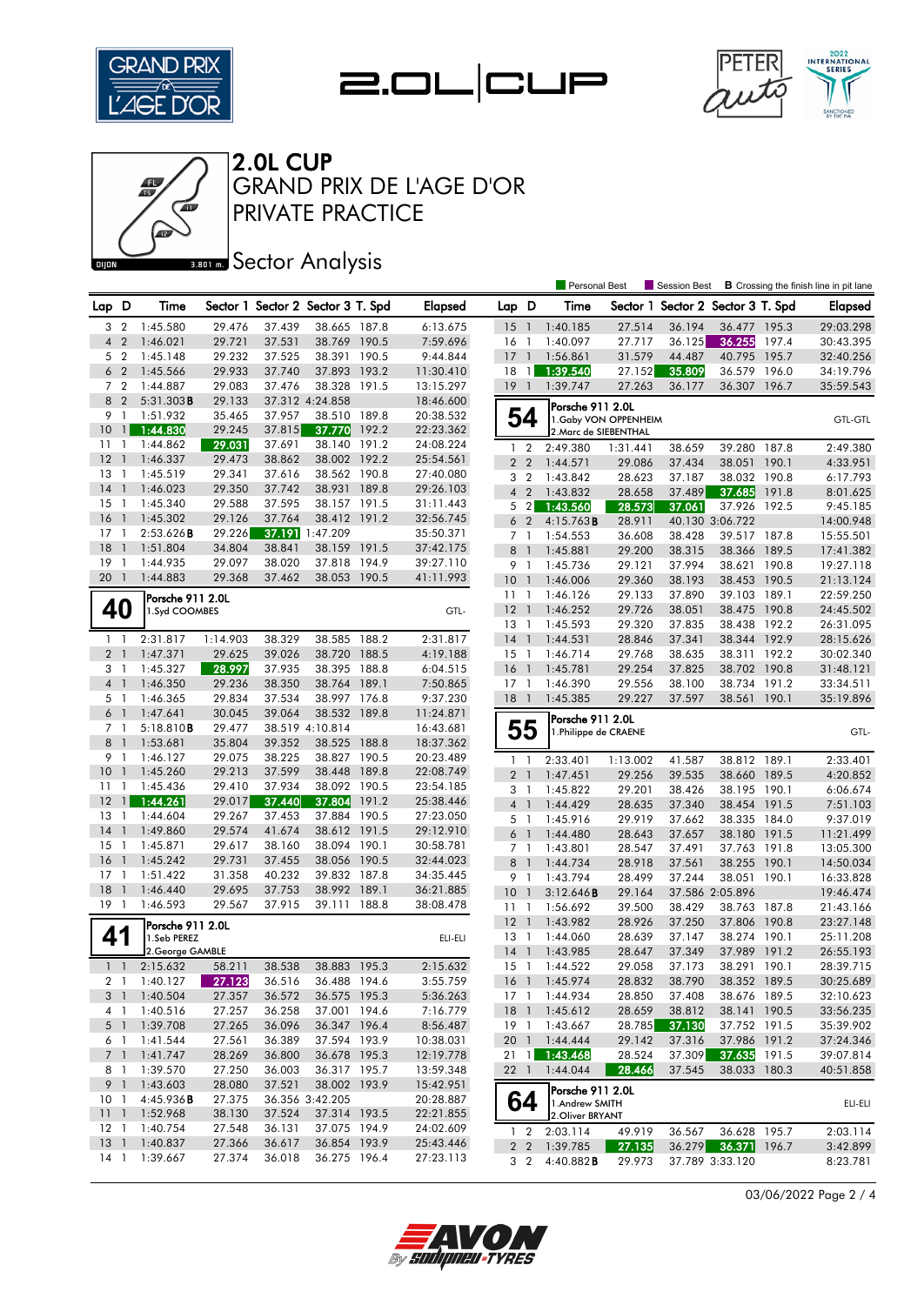







## **Bector Analysis**

|                 |                |                                      |          |        |                                   |       |                |                 | <b>Personal Best</b> |                                      |                        | Session Best                      |                 | <b>B</b> Crossing the finish line in pit lane |                |
|-----------------|----------------|--------------------------------------|----------|--------|-----------------------------------|-------|----------------|-----------------|----------------------|--------------------------------------|------------------------|-----------------------------------|-----------------|-----------------------------------------------|----------------|
| Lap D           |                | Time                                 |          |        | Sector 1 Sector 2 Sector 3 T. Spd |       | <b>Elapsed</b> | Lap D           |                      | Time                                 |                        | Sector 1 Sector 2 Sector 3 T. Spd |                 |                                               | Elapsed        |
| 4               | $\overline{2}$ | 1:52.494                             | 35.579   | 37.961 | 38.954 194.9                      |       | 10:16.275      | $\overline{7}$  | $\overline{1}$       | 1:48.195                             | 34.680                 | 36.205                            | 37.310 194.2    |                                               | 15:56.808      |
|                 | $5 \quad 2$    | 1:39.566                             | 27.273   | 35.857 | 36.436 195.3                      |       | 11:55.841      | 8               | $\overline{1}$       | 1:41.761                             | 28.451                 | 36.241                            | 37.069 192.2    |                                               | 17:38.569      |
| 6               | $\overline{2}$ | 4:52.723B                            | 27.151   |        | 37.334 3:48.238                   |       | 16:48.564      | 9 <sub>1</sub>  |                      | 1:42.296                             | 29.541                 | 36.083                            | 36.672 192.5    |                                               | 19:20.865      |
| 7 <sub>1</sub>  |                | 1:49.835                             | 34.576   | 37.742 | 37.517 192.5                      |       | 18:38.399      | 10              | $\overline{1}$       | 1:41.322                             | 28.029                 | 36.258                            | 37.035 193.5    |                                               | 21:02.187      |
| 8               | $\overline{1}$ | 1:44.217                             | 28.262   | 38.334 | 37.621 192.5                      |       | 20:22.616      | $11-1$          |                      | 3:31.963B                            | 28.345                 |                                   | 37.695 2:25.923 |                                               | 24:34.150      |
| 9               | $\overline{1}$ | 1:41.371                             | 27.688   | 36.394 | 37.289 192.9                      |       | 22:03.987      | 12 <sub>2</sub> |                      | 1:48.944                             | 33.695                 | 37.109                            | 38.140 190.8    |                                               | 26:23.094      |
| 10              | $\overline{1}$ | 1:40.915                             | 27.688   | 36.478 | 36.749 194.9                      |       | 23:44.902      | 13 <sub>2</sub> |                      | 1:41.845                             | 27.882                 | 37.004                            | 36.959 193.9    |                                               | 28:04.939      |
| 11              | $\mathbf{1}$   | 1:41.057                             | 27.517   | 36.488 | 37.052 193.5                      |       | 25:25.959      | 14 <sup>2</sup> |                      | 1:40.600                             | 27.628                 | 36.091                            | 36.881 193.9    |                                               | 29:45.539      |
| 12              | $\overline{1}$ | 1:40.770                             | 27.656   | 36.405 | 36.709 194.6                      |       | 27:06.729      | 15 <sub>2</sub> |                      | 1:41.094                             | 27.879                 | 36.298                            | 36.917 194.6    |                                               | 31:26.633      |
| $13-1$          |                | 1:40.664                             | 27.574   | 36.378 | 36.712 196.7                      |       | 28:47.393      | 16 2            |                      | 1:40.326                             | 27.514                 | 36.033                            | 36.779 195.7    |                                               | 33:06.959      |
|                 |                | Porsche 911 2.0L                     |          |        |                                   |       |                | 17 <sub>2</sub> |                      | 1:40.035                             | 27.384                 | 36.047                            | 36.604          | 196.4                                         | 34:46.994      |
| 77              |                | 1. Mark SUMPTER                      |          |        |                                   |       | ELI-ELI        | 18 <sup>2</sup> |                      | 1:39.933                             | 27.401                 | 35.873                            | 36.659 197.1    |                                               | 36:26.927      |
|                 |                | 2.Andrew JORDAN                      |          |        |                                   |       |                |                 |                      | Porsche 911 2.0L                     |                        |                                   |                 |                                               |                |
| $1\quad$        |                | 2:01.382                             | 46.769   | 36.949 | 37.664 197.1                      |       | 2:01.382       |                 | 23                   | 1. Charles RUPP                      |                        |                                   |                 |                                               | <b>GTL-GTL</b> |
| 2 <sub>1</sub>  |                | 1:40.906                             | 27.948   | 36.096 | 36.862 198.2                      |       | 3:42.288       |                 |                      |                                      | 2. François JAKUBOWSKI |                                   |                 |                                               |                |
| 3 <sub>1</sub>  |                | 1:41.163                             | 27.912   | 36.086 | 37.165 197.4                      |       | 5:23.451       | $\mathbf{1}$    | $\overline{1}$       | 3:27.001                             | 2:06.819               | 40.347                            | 39.835 185.6    |                                               | 3:27.001       |
| 4 1             |                | 1:45.326                             | 29.722   | 37.673 | 37.931 197.1                      |       | 7:08.777       | 2 <sub>1</sub>  |                      | 1:51.085                             | 31.209                 | 39.451                            | 40.425 190.8    |                                               | 5:18.086       |
| 5 <sub>1</sub>  |                | 1:42.073                             | 27.915   | 36.807 | 37.351                            | 195.7 | 8:50.850       | 3               | $\overline{1}$       | 1:47.000                             | 30.121                 | 38.138                            | 38.741          | 194.2                                         | 7:05.086       |
| 6               | $\overline{1}$ | 1:41.005                             | 27.778   | 36.080 | 37.147 197.8                      |       | 10:31.855      | 4 1             |                      | 1:47.188                             | 30.134                 | 38.839                            | 38.215 195.3    |                                               | 8:52.274       |
| 7 <sup>1</sup>  |                | 1:41.286                             | 28.005   | 36.158 | 37.123 196.7                      |       | 12:13.141      | $5-1$           |                      | 1:45.819                             | 29.817                 | 37.425                            | 38.577 193.2    |                                               | 10:38.093      |
| 8               | -1             | 4:32.456B                            | 31.720   |        | 39.979 3:20.757                   |       | 16:45.597      | 6 1             |                      | 1:46.452                             | 29.895                 | 37.803                            | 38.754 194.6    |                                               | 12:24.545      |
| 9               | $\mathbf{1}$   | 1:48.014                             | 34.185   | 37.011 | 36.818 194.6                      |       | 18:33.611      | 7 <sup>1</sup>  |                      | 1:45.941                             | 30.014                 | 37.337                            | 38.590 193.9    |                                               | 14:10.486      |
| 10              | -1             | 1:39.611                             | 27.420   | 35.462 | 36.729 196.0                      |       | 20:13.222      | 8 1             |                      | 1:46.240                             | 30.158                 | 37.847                            | 38.235 193.5    |                                               | 15:56.726      |
| 11              | $\mathbf{1}$   | 1:39.567                             | 27.419   | 35.690 | 36.458 198.2                      |       | 21:52.789      | 9               | $\overline{1}$       | 3:46.282B                            | 30.365                 |                                   | 37.868 2:38.049 |                                               | 19:43.008      |
| $12 \,$         | $\overline{1}$ | 1:39.381                             | 27.342   | 35.727 | 36.312 196.7                      |       | 23:32.170      | 10 <sub>2</sub> |                      | 1:53.143                             | 36.311                 | 38.876                            | 37.956 195.7    |                                               | 21:36.151      |
| 13              |                | $11:41.805$ <b>B</b>                 | 28.822   | 38.029 | $\ldots$                          |       | 35:13.975      | 11 <sub>2</sub> |                      | 1:44.171                             | 29.240                 | 36.998                            | 37.933          | 194.2                                         | 23:20.322      |
| 14              | $\overline{2}$ | 1:45.241                             | 33.135   | 35.493 | 36.613 196.4                      |       | 36:59.216      | 12 <sub>2</sub> |                      | 1:43.816                             | 28.764                 | 37.564                            | 37.488 196.7    |                                               | 25:04.138      |
| 15              | 2              | 1:39.281                             | 27.445   | 35.566 | 36.270                            | 194.2 | 38:38.497      | 13 <sub>2</sub> |                      | 1:42.814                             | 28.629                 | 36.872                            | 37.313 196.4    |                                               | 26:46.952      |
|                 |                |                                      |          |        |                                   |       |                | 14 2            |                      | 1:44.043                             | 28.773                 | 37.042                            | 38.228 196.7    |                                               | 28:30.995      |
|                 | 84             | Porsche 911 2.0L                     |          |        |                                   |       |                | 15 <sub>2</sub> |                      | 1:42.626                             | 28.631                 | 36.976                            | 37.019 198.2    |                                               | 30:13.621      |
|                 |                | 1.Steve JONES<br>2. Robert BARRIE    |          |        |                                   |       | <b>GTL-GTL</b> | 16              | $\overline{2}$       | 1:42.723                             | 28.557                 | 36.613                            | 37.553 196.7    |                                               | 31:56.344      |
| $1\quad 2$      |                | 2:09.598                             | 51.384   | 38.849 | 39.365                            | 186.2 | 2:09.598       | 17              | $\left  \right $     | 1:41.891                             | 28.283                 | 36.662                            | 36.946          | 196.7                                         | 33:38.235      |
| 2 <sub>2</sub>  |                | 1:49.065                             | 30.250   | 39.354 | 39.461 187.8                      |       | 3:58.663       | 18 2            |                      | 1:46.269                             | 28.317                 | 40.525                            | 37.427          | 196.7                                         | 35:24.504      |
| 3               | $\overline{2}$ | 1:48.368                             | 30.138   | 39.408 | 38.822 188.2                      |       | 5:47.031       |                 |                      |                                      |                        |                                   |                 |                                               |                |
| $\overline{4}$  | $\overline{2}$ | 1:48.330                             | 30.439   | 38.582 | 39.309 185.9                      |       | 7:35.361       |                 | 65                   | Porsche 911 2.0L<br>1. Alexis FALCON |                        |                                   |                 |                                               | GTL            |
| 5 <sub>2</sub>  |                | 1:49.790                             | 30.469   | 39.693 | 39.628 186.5                      |       | 9:25.151       |                 |                      |                                      |                        |                                   |                 |                                               |                |
| 6 <sub>2</sub>  |                | 1:49.622                             | 30.641   | 39.595 | 39.386 187.5                      |       | 11:14.773      | $1\quad$        |                      | 2:29.352                             | 1:06.384               | 41.087                            | 41.881 175.9    |                                               | 2:29.352       |
| 7 <sub>2</sub>  |                | 1:48.873                             | 30.423   | 39.287 | 39.163                            | 185.9 | 13:03.646      | 2 <sub>1</sub>  |                      | 1:57.714                             | 31.554                 | 43.884                            | 42.276 175.0    |                                               | 4:27.066       |
| 8 2             |                | 1:49.580                             | 30.456   | 39.859 | 39.265 184.9                      |       | 14:53.226      | 3 <sup>1</sup>  |                      | 1:51.972                             | 31.773                 | 39.362                            | 40.837 176.5    |                                               | 6:19.038       |
| 9               | $\overline{2}$ | 1:51.397                             | 30.725   | 40.304 | 40.368 184.9                      |       | 16:44.623      | $4-1$           |                      | 1:54.043                             | 30.462                 | 42.300                            | 41.281 174.8    |                                               | 8:13.081       |
| 10              | $\overline{2}$ | 1:49.546                             | 30.467   | 39.397 | 39.682                            | 184.9 | 18:34.169      | 5               | $\overline{1}$       | 5:28.791B                            | 30.363                 |                                   | 38.994 4:19.434 |                                               | 13:41.872      |
| 11              | $\overline{2}$ | 1:51.093                             | 30.298   | 41.289 | 39.506 186.2                      |       | 20:25.262      | 6 1             |                      | 2:04.263                             | 41.835                 | 39.961                            | 42.467 175.0    |                                               | 15:46.135      |
| 12              | $\overline{2}$ | 1:47.998                             | 30.144   | 38.614 | 39.240                            | 183.7 | 22:13.260      | $\overline{7}$  | -1                   | 1:51.433                             | 30.932                 | 39.316                            | 41.185 175.0    |                                               | 17:37.568      |
| 13 2            |                | 1:50.214                             | 30.283   | 40.013 | 39.918 186.2                      |       | 24:03.474      | 8 1             |                      | 1:54.825                             | 32.076                 | 40.622                            | 42.127 175.0    |                                               | 19:32.393      |
|                 |                | $14 \quad 2 \quad 5:34.152$ <b>B</b> | 30.099   |        | 40.297 4:23.756                   |       | 29:37.626      |                 | 9 1                  | 1:51.289                             | 30.465                 | 39.761                            | 41.063 175.9    |                                               | 21:23.682      |
|                 |                | 15 2 4:43.703 <b>B</b>               | 42.579   |        | 38.271 3:22.853                   |       | 34:21.329      | 10 <sub>1</sub> |                      | 1:50.533                             | 30.206                 | 39.545                            | 40.782 176.8    |                                               | 23:14.215      |
| 16 <sub>2</sub> |                | 1:52.831                             | 37.464   | 37.371 | 37.996                            | 188.8 | 36:14.160      | 111             |                      | 1:49.937                             | 29.970                 | 39.060                            | 40.907 177.6    |                                               | 25:04.152      |
| 17              | $\vert$ 2      | 1:43.331                             | 28.330   | 37.480 | 37.521                            | 190.1 | 37:57.491      | $12-1$          |                      | 1:50.083                             | 30.406                 | 39.146                            | 40.531 177.9    |                                               | 26:54.235      |
|                 |                |                                      |          |        |                                   |       |                | $13-1$          |                      | 1:52.356                             | 30.997                 | 40.143                            | 41.216 177.6    |                                               | 28:46.591      |
|                 |                | Porsche 911 2.0L                     |          |        |                                   |       |                | 14 1            |                      | 1:53.758                             | 30.596                 | 41.198                            | 41.964 178.2    |                                               | 30:40.349      |
|                 | 16             | 1. Bonamy GRIMES                     |          |        |                                   |       | <b>GTL-ELI</b> | 15 <sup>1</sup> |                      | 1:50.854                             | 29.974                 | 40.116                            | 40.764 178.8    |                                               | 32:31.203      |
|                 |                | 2. Jonathan MOWLEM                   |          |        |                                   |       |                |                 |                      | 16 1 1:51.264                        | 29.744                 | 40.352                            | 41.168 177.3    |                                               | 34:22.467      |
| $1\quad$        |                | 2:31.750                             | 1:16.701 | 37.297 | 37.752 192.2                      |       | 2:31.750       | 171             |                      | 1:49.580                             | 29.943                 | 39.257                            | 40.380 178.5    |                                               | 36:12.047      |
| 2 1             |                | 1:43.996                             | 29.103   | 37.344 | 37.549 192.9                      |       | 4:15.746       | 18 1            |                      | 1:50.508                             | 29.640                 | 40.836                            | 40.032 179.7    |                                               | 38:02.555      |
| 3 1             |                | 1:41.580                             | 27.907   | 36.590 | 37.083 193.9                      |       | 5:57.326       | 19 1            |                      | 1:51.852                             | 30.424                 | 39.301                            | 42.127 177.6    |                                               | 39:54.407      |
| 4 1             |                | 1:42.994                             | 28.211   | 36.977 | 37.806 195.3                      |       | 7:40.320       | 20 1            |                      | 1:49.830                             | 29.739                 | 39.600                            | 40.491 178.2    |                                               | 41:44.237      |
| $5-1$           |                | 1:44.480                             | 30.433   | 36.493 | 37.554 192.2                      |       | 9:24.800       |                 |                      |                                      |                        |                                   |                 |                                               |                |
| 6 1             |                | 4:43.813 <b>B</b>                    | 28.472   |        | 36.810 3:38.531                   |       | 14:08.613      |                 |                      |                                      |                        |                                   |                 |                                               |                |



03/06/2022 Page 3 / 4